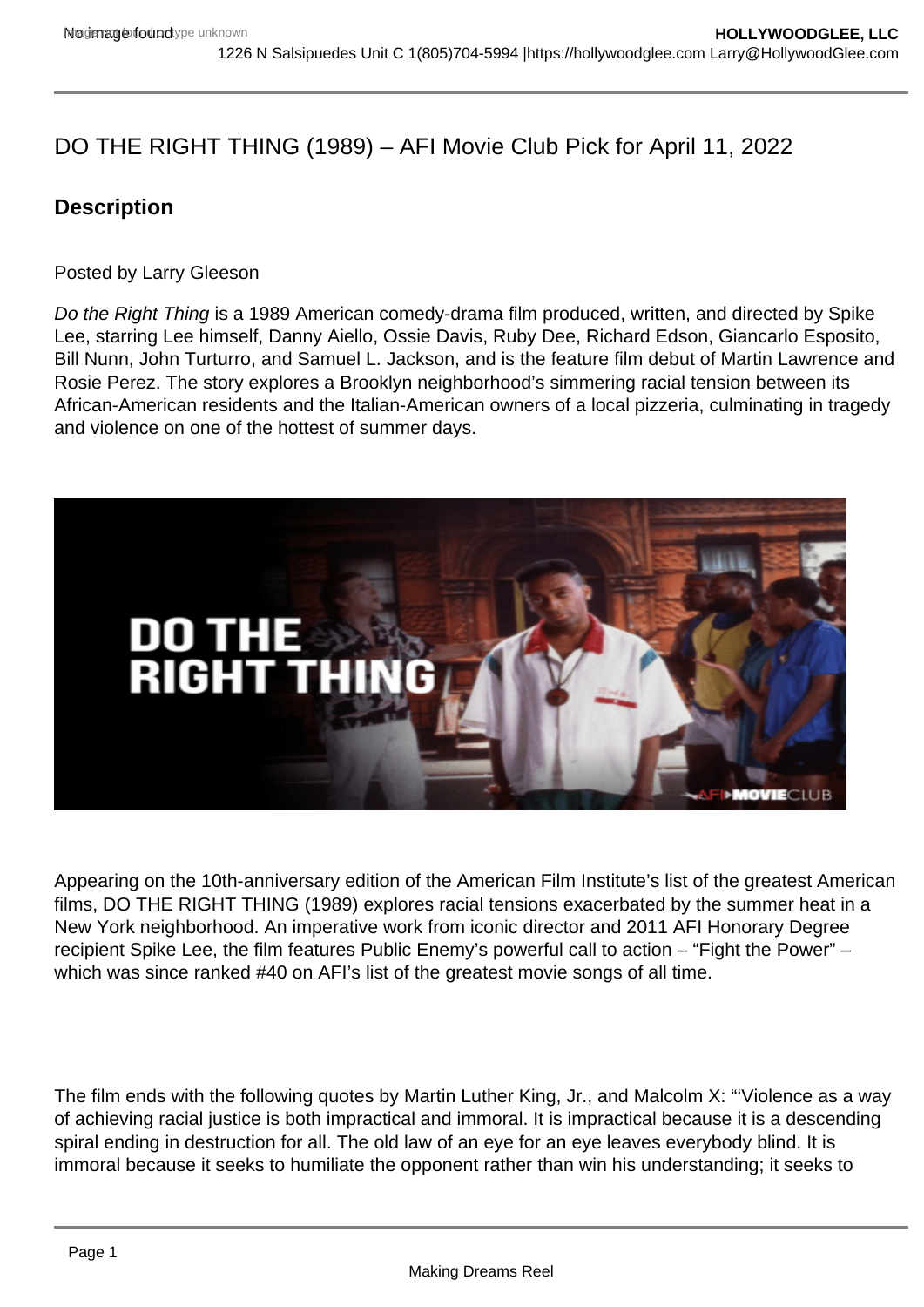annihilate rather than to convert. Violence is immoral because it thrives on hatred rather than love. It destroys the community and makes brotherhood impossible. It leaves society in a monologue rather than dialogue. Violence ends by defeating itself. It creates bitterness in the survivors and brutality in the destroyers,' – Martin Luther King"; and, "'I think there are plenty of good people in America, but there are also plenty of bad people in America and the bad ones are the ones who seem to have all the power and be in these positions to block things that you and I need. Because this is the situation, you and I have to preserve the right to do what is necessary to bring an end to that situation, and it doesn't mean that I advocate violence, but at the same time I am not against using violence in selfdefense. I don't even call it violence when it's self-defense, I call it intelligence,' – Malcolm X."

Do the Right Thing was ranked 96th on AFI's 2007 100 Years…100 Movies–10th Anniversary Edition list of the greatest American films. It was added to the National Film Registry in 1999, and won Best Picture and Best Director from the Los Angeles Film Critics Association, in addition to Best Picture, Best Director, and Best Supporting Actor (Danny Aiello) from the Chicago Film Critics Association. The New York Film Critics awarded Ernest Dickerson with Best Cinematography, and the film received the following Academy Award nominations: Actor in a Supporting Role (Danny Aiello), and Writing (Screenplay Written Directly for the Screen). The Golden Globe Awards also nominated Do the Right Thing for Best Motion Picture – Drama; Best Performance by an Actor in a Supporting Role in a Motion Picture (Danny Aiello); Best Director – Motion Picture; and Best Screenplay – Motion Picture.

Until next time, I'll see you at the movies!

HollywoodGlee celebrating the start of the 2019 AFI FEST presented by Audi. (Photo credit: Larry Gleeson)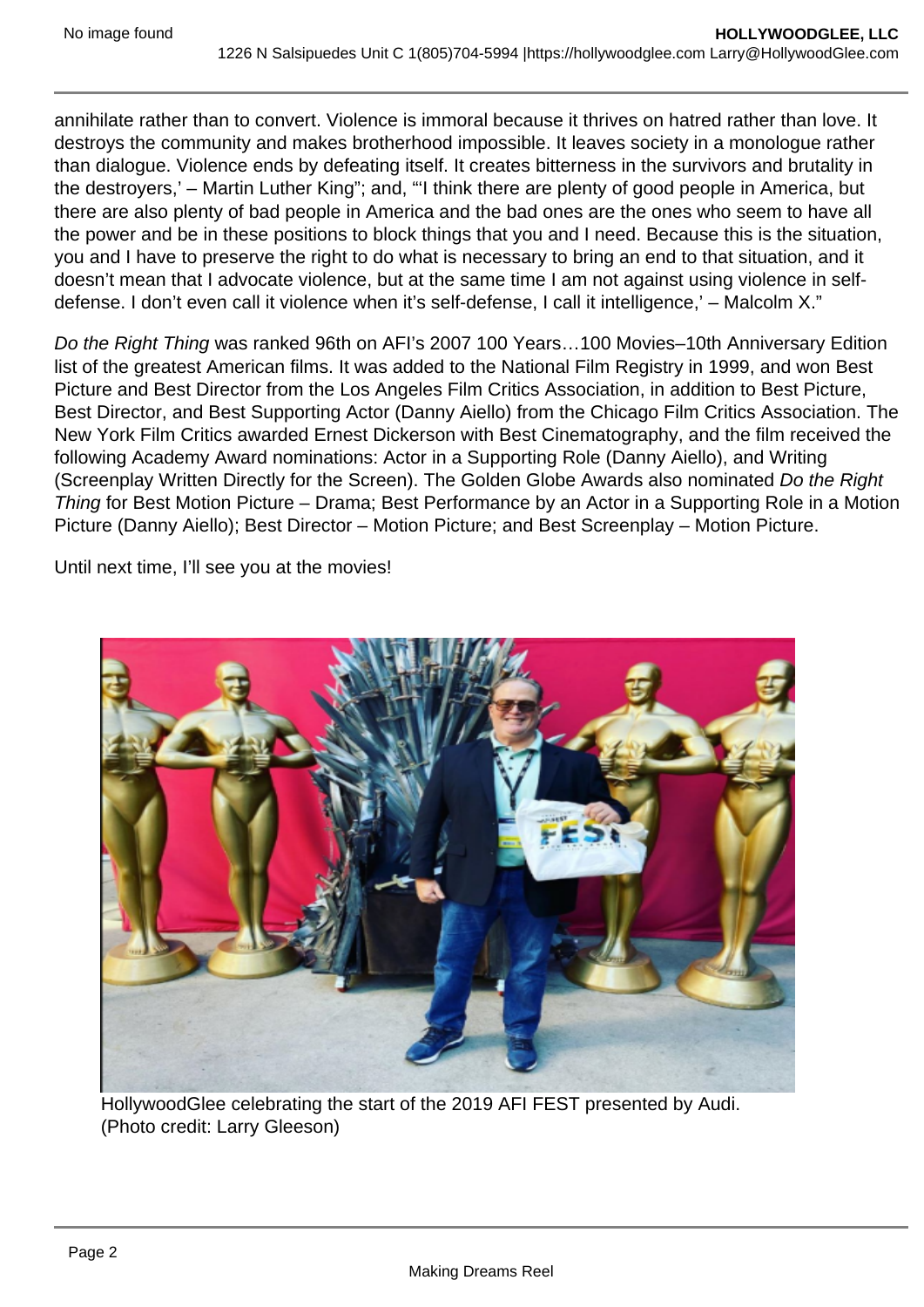## About AFI Movie Club

AFI has created a global, virtual gathering of those who love the movies. As a non-profit, AFI Movie Club is a member-powered organization, dependent upon the support of its movie fans. To support AFI Movie Club please consider [becoming a member](https://www.afi.com/support/?Op=join) or [donating](https://www.afi.com/support/?Op=donate). AFI Movie Club was launched as a free program to raise the nation's spirits by bringing artists and audiences together. AFI shines a spotlight on an iconic movie each day. Audiences can "gather" at AFI.com/MovieClub to find out how to watch the featured movie of the day with the use of their preexisting streaming service credentials.

(Source: AFI News Release)

### **Category**

- 1. #AFI
- 2. AFI FEST
- 3. Feature Film
- 4. Featured

### Tags

- 1. Bill Nunn
- 2. Danny Aiello
- 3. Do the right thing
- 4. Giancarlo Esposito
- 5. John Turturro
- 6. Martin Lawrence
- 7. Ossie Davis
- 8. Richard Edson
- 9. Rosie Perez